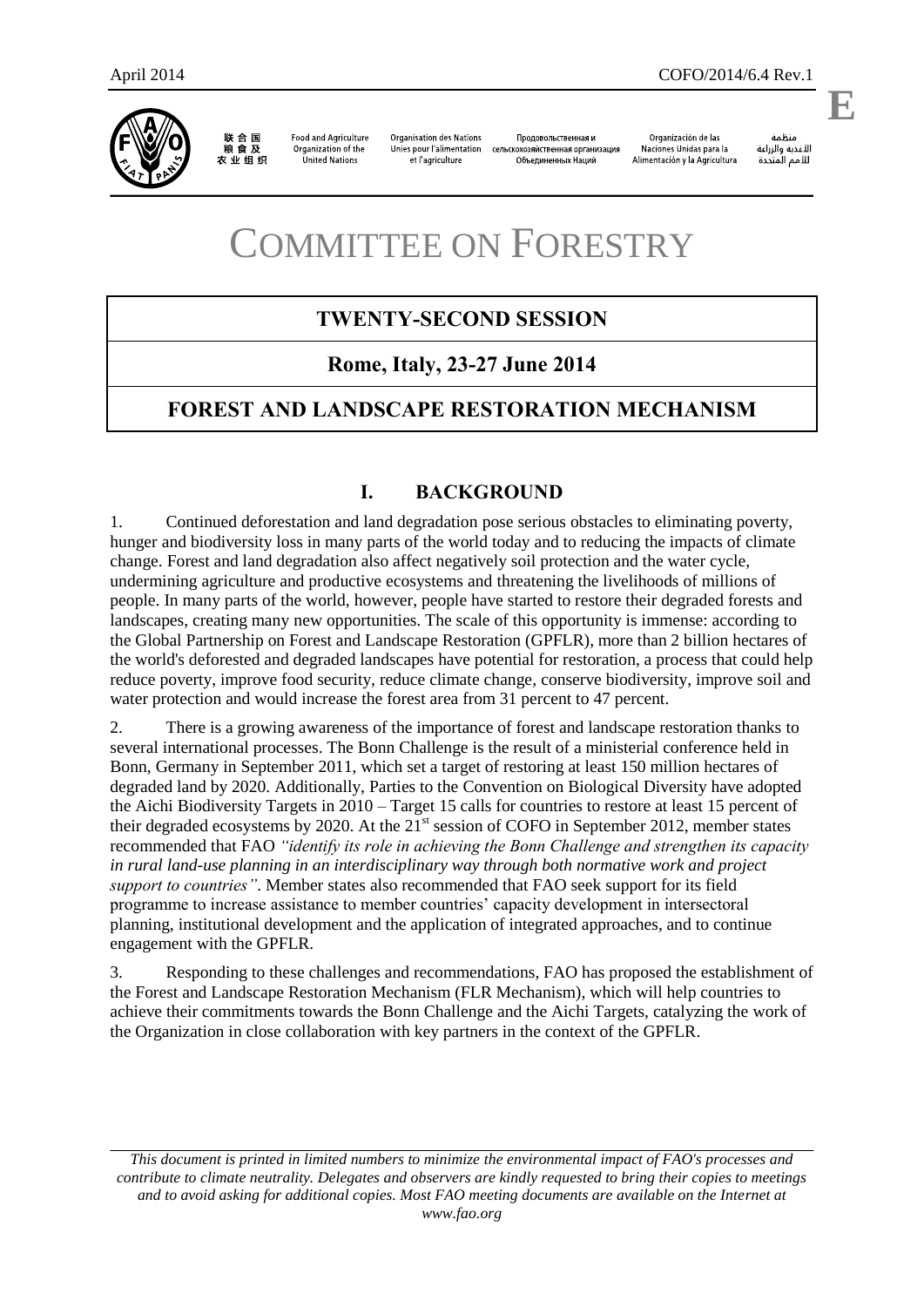# **II. ROLE OF THE FOREST LANDSCAPE RESTORATION MECHANISM - SUPPORT TO ACTION ON THE GROUND**

4. The FLR Mechanism will support the implementation as well as monitoring and reporting of FLR at the country level. It will operate globally and its initial phase will span a seven-year period from 2014 to 2020 and will focus mainly at country level on:

- Facilitating a multi-stakeholder process in selected countries, mobilizing key actors from government, civil society, private sector and the international community, to define needs and opportunities for FLR and carry out institutional mapping of key FLR players. The process is expected to lead to a national FLR plan that includes areas targeted for restoration; the potential roles and responsibilities of all actors; capacity development needs; financial resources and technical support required and an indication of how to mobilize such support. Full consideration will be given to ongoing and planned FLR efforts occurring in a variety of sectors (forestry, agriculture, environment, etc.) and in the context of different processes (e.g. UNCCD, CBD and UNFCCC) and incorporate them to avoid overlap and duplication.
- Developing, compiling and disseminating tools and best practices related to FLR, taking into account existing related efforts (e.g. on land use planning, participation, genetic resources, biodiversity, protection from pests and disease, fire management, water and soil conservation, landscape values, etc.).
- Supporting the establishment of pilot projects and helping broker new large-scale projects and programmes with national, bilateral and multilateral donors and the private sector.
- Supporting adequate quality control of well-established FLR efforts, to ensure compliance with accepted guidelines, norms and standards.
- 5. The FLR Mechanism will also provide support at the global level in:
	- Developing guidelines and standards for the establishment of baselines and the monitoring, measurement, reporting and verification of successful restoration efforts in full collaboration with GPFLR and interested countries, contributing to national and international reporting obligations.
	- Providing a financial intelligence function, identifying and making available to countries and implementing agencies information about sources of funding for FLR, as well as informing financial and donor institutions about the needs and opportunities for funding FLR. A crucial function will be to ensure that FLR becomes a more integral part of budget allocations of key international financial institutions (IFI) through closer partnership and collaboration.
	- Contributing to the more effective embedding and reporting on FLR actions in global and regional commitments and processes – especially those related to (i) the United Nations Convention to Combat Desertification, (ii) the CBD with special reference to the Aichi Targets 5, 11 and 15, (iii) the United Nations Framework Convention on Climate Change, helping countries address enhancement of forest carbon stocks under the REDD+ initiative; (iv) the Great Green Wall for the Sahara and Sahel Initiative, (v) the Asian Forest Cooperation Organization, (vi) the Amazon Cooperation Treaty Organization, (vii) the Central Africa Forests Commission, (viii) the Central American Commission on Environment and Development, and (ix) the Association of South East Asian Nations.
	- Helping to build and support operational partnerships on FLR, striving for increased intersectoral collaboration.

6. The FLR Mechanism will work closely and in full complementarity with other FAO-hosted arrangements and programmes that have been set up to support related objectives, such as the UN-REDD programme, the Forest and Farm Facility (FFF), the Mountain Partnership Secretariat, the Globally Important Agricultural Heritage System (GIAHS) initiative, the Land Degradation Assessment in Drylands (LADA) programme, the World Overview of Conservation Approaches and Technologies (WOCAT) and others.

7. The work of the FLR Mechanism is already embedded in the new Strategic Framework, in particular the Strategic Objectives focusing on "increasing and improving the provision of goods and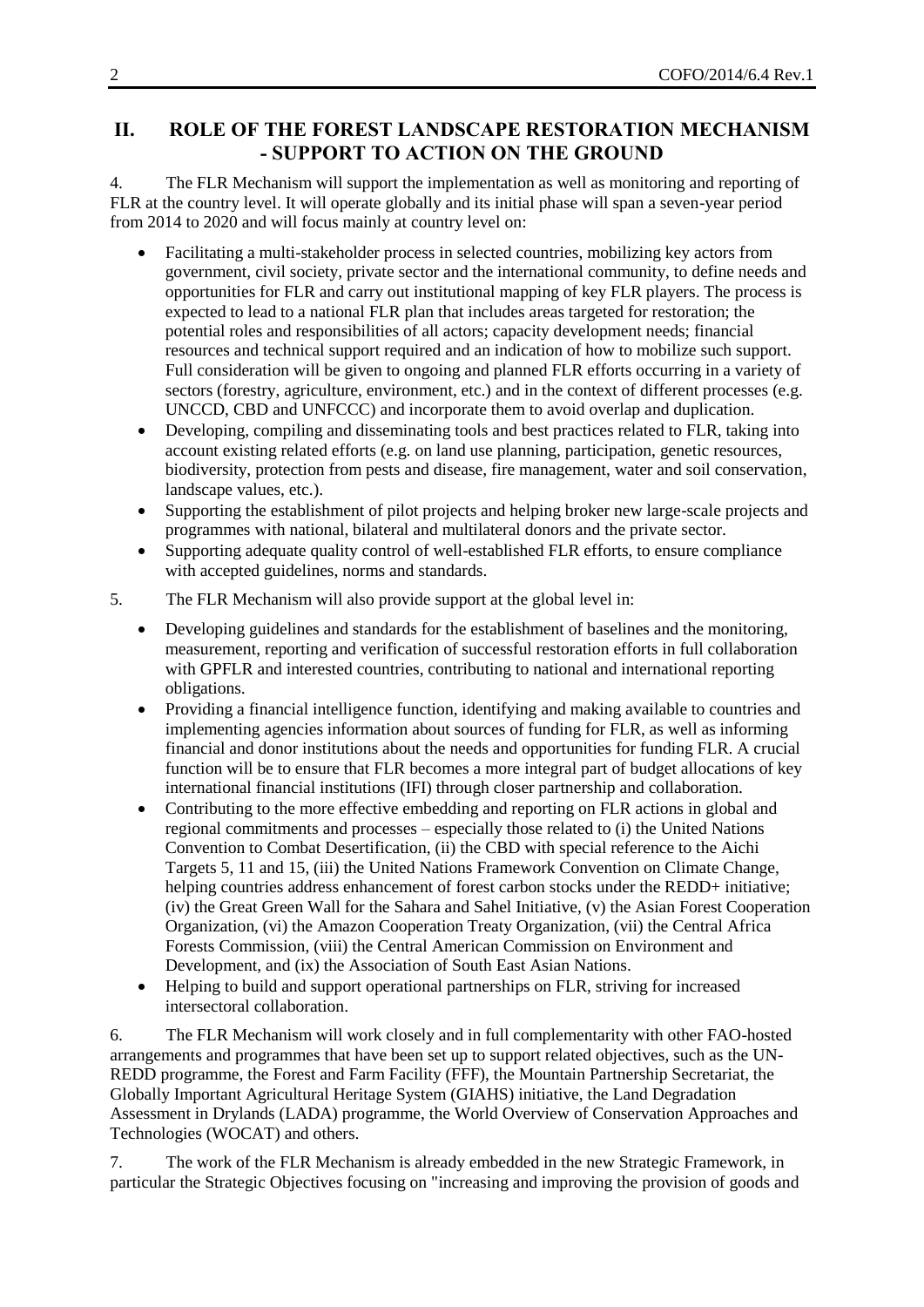services from agriculture, forestry and fisheries in a sustainable manner" (SO2), "reducing rural poverty" (SO3), "enabling more inclusive and efficient agricultural and food systems at local, national and international levels" (SO4) and "increasing the resilience of livelihoods to threats and crises" (SO5). Under Strategic Objective 2, work of the FLR Mechanism will be linked in particular to Output 20103, "Organizational and institutional capacities strengthened to support innovation and the transition toward more sustainable production systems". It will contribute to the delivery of the Major Area of Work on Ecosystem Services and Biodiversity, as well as to the Regional Water Scarcity Initiative in the RNE region.

#### **III. FUNDING/SUPPORT**

8. The FLR Mechanism will be funded through extra-budgetary resources and/or seconded professional staff from external donors/partners, including the Republic of Korea, building on the current cooperation with the FAO Forestry Department. It will be established as an umbrella programme under which a variety of bilateral, multilateral and other types of support could be accommodated, mainly to support action at country level.

9. The relationship of the FLR Mechanism with GPFLR partners, including the International Model Forest Network, the International Union for Conservation of Nature, Tropenbos International, the World Resources Institute, the World Bank and others, will be defined and detailed in the framework of the GPFLR Steering Committee to ensure that the FLR Mechanism is fully supportive of and synergistic with all efforts towards the achievement of the Bonn Challenge.

#### **IV. POINTS FOR CONSIDERATION**

The Committee may wish to invite countries to:

- consider the added value of addressing agriculture, forestry, fisheries and livestock management through a more integrated landscape approach and by strengthening inter-sectoral cooperation amongst various land management agencies;
- support actions towards the achievement of the Bonn Challenge, targeting the restoration of at least 150 million hectares of degraded forest lands by 2020, as well as the Aichi Biodiversity Targets related to ecosystem restoration;
- consider strengthening the mobilization of innovative and enhanced levels of financing for the restoration of degraded lands, including through the GEF STAR allocations they will have available under GEF6 related to land degradation, biodiversity and climate change;
- provide financial and/or in-kind contributions to support the umbrella programme of the FLR Mechanism.

The Committee may wish to recommend FAO to:

- support country efforts to plan and implement activities related to the restoration of forests and other degraded lands, in particular through activities of the FLR Mechanism;
- seek further cooperation with partners to promote the restoration and rehabilitation of degraded lands, in particular through direct involvement in global partnerships and initiatives, including the GPFLR, International Model Forest Network, and the Landscapes for People, Food and Nature initiative, as well as with the members of the Collaborative Partnership on Forests;
- engage in more cross-cutting and inter-departmental work, in particular through the relevant Major Areas of Work and/or Regional Initiatives defined under the new Strategic Framework, to support landscape approaches to achieve greater food security, poverty alleviation, climate change adaptation and mitigation, as well as the conservation and sustainable use of natural resources;
- pursue active engagement with multilateral, bilateral and private sector resource partners, including the GEF and multilateral and regional development banks, to enable FAO to increase its support to member countries for capacity development in inter-sectoral planning, institutional development and application of landscape approaches on the ground;